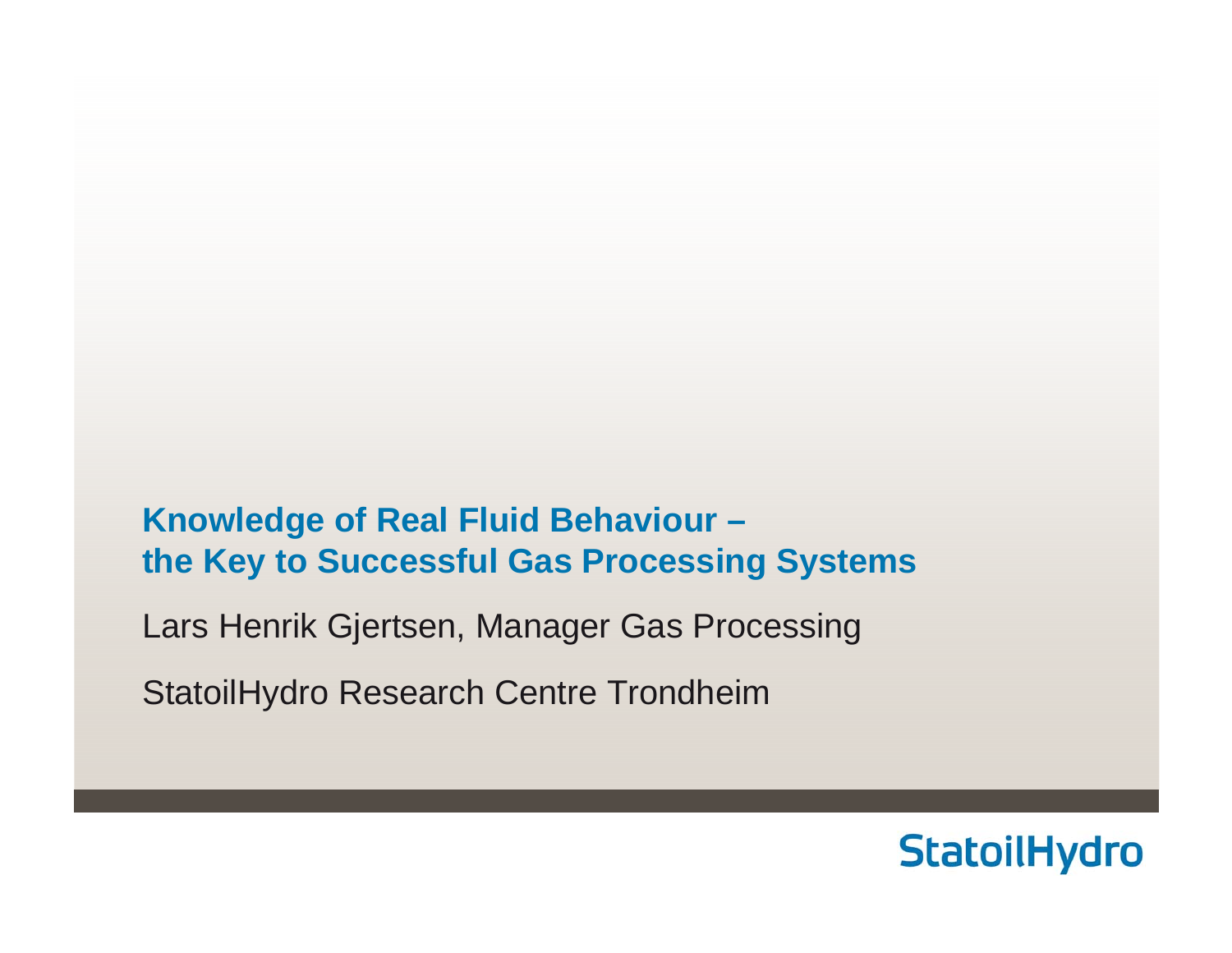## **Outline**

- Definition Gas Processing
- Some Challenges Gas Processing
- Gas-Liquid Separation
- Solubility challenges
	- Glycol Solubility in Gas
	- Salt Solubility in Glycol

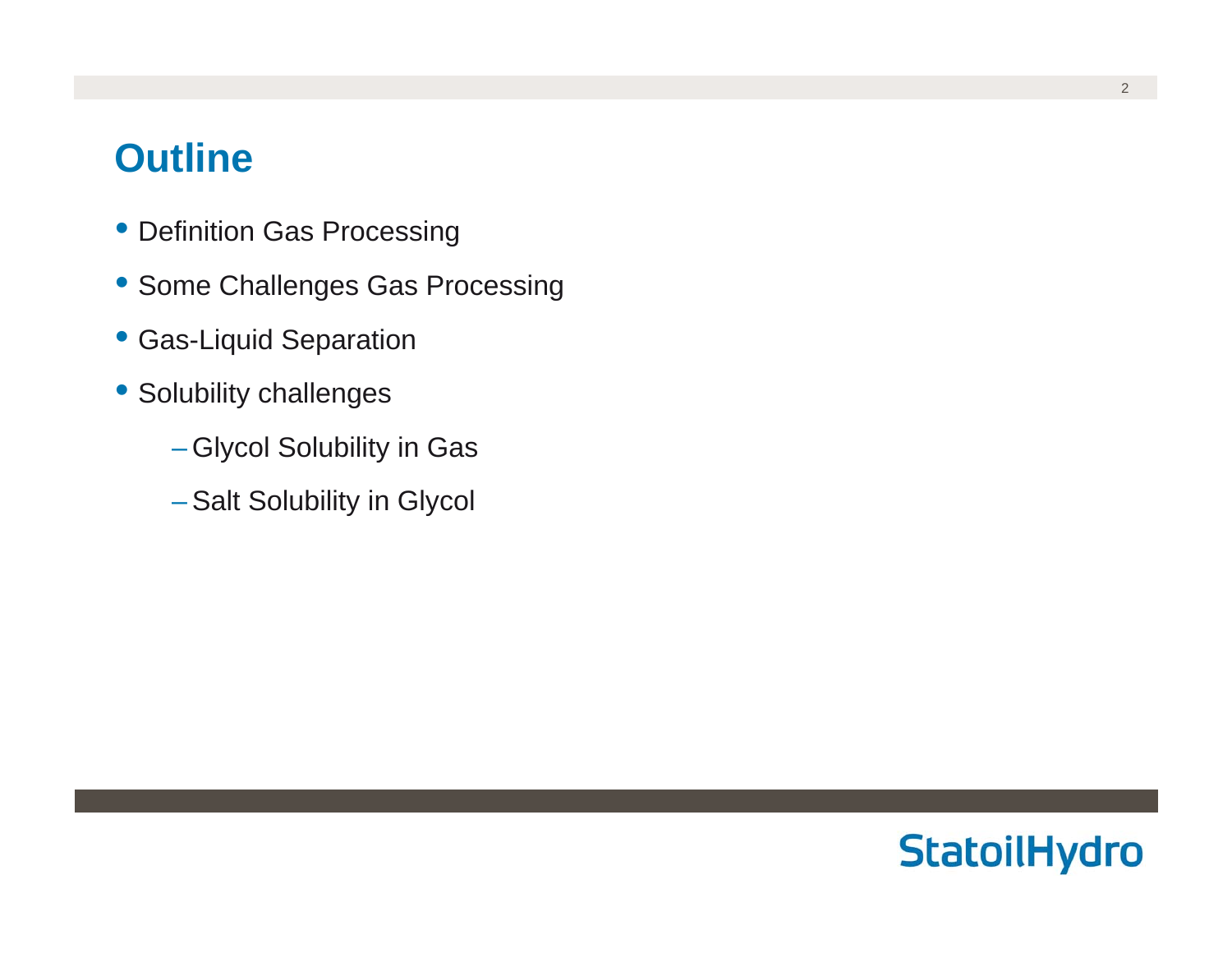## **Gas Processing - elements**



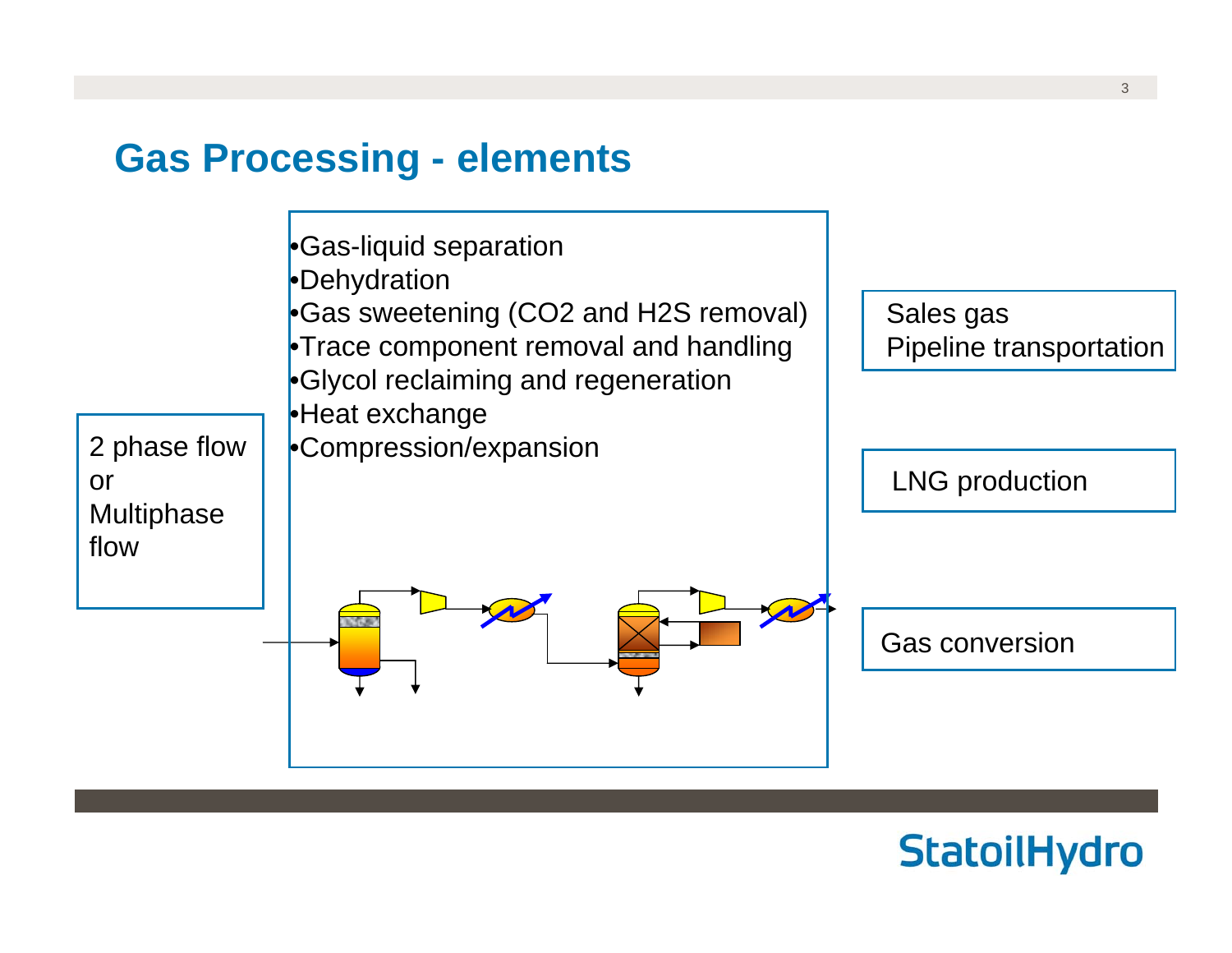# **Some Challenges**



### **Gas-liquid separation**

- •Compressor breakdown
- •Upsets in contactors and absorbers
- •Low efficiency/malfunction of adsorbers and absorbers

•Off-spec gas product



#### **Absorption processes**

- •Absorbent capacity and kinetics
- •Foaming
- •Emulsions due to additives
- •Loss of absorbent



#### **Solubility of trace components**

- •Changes with process parameters
- •Accumulates and deposits

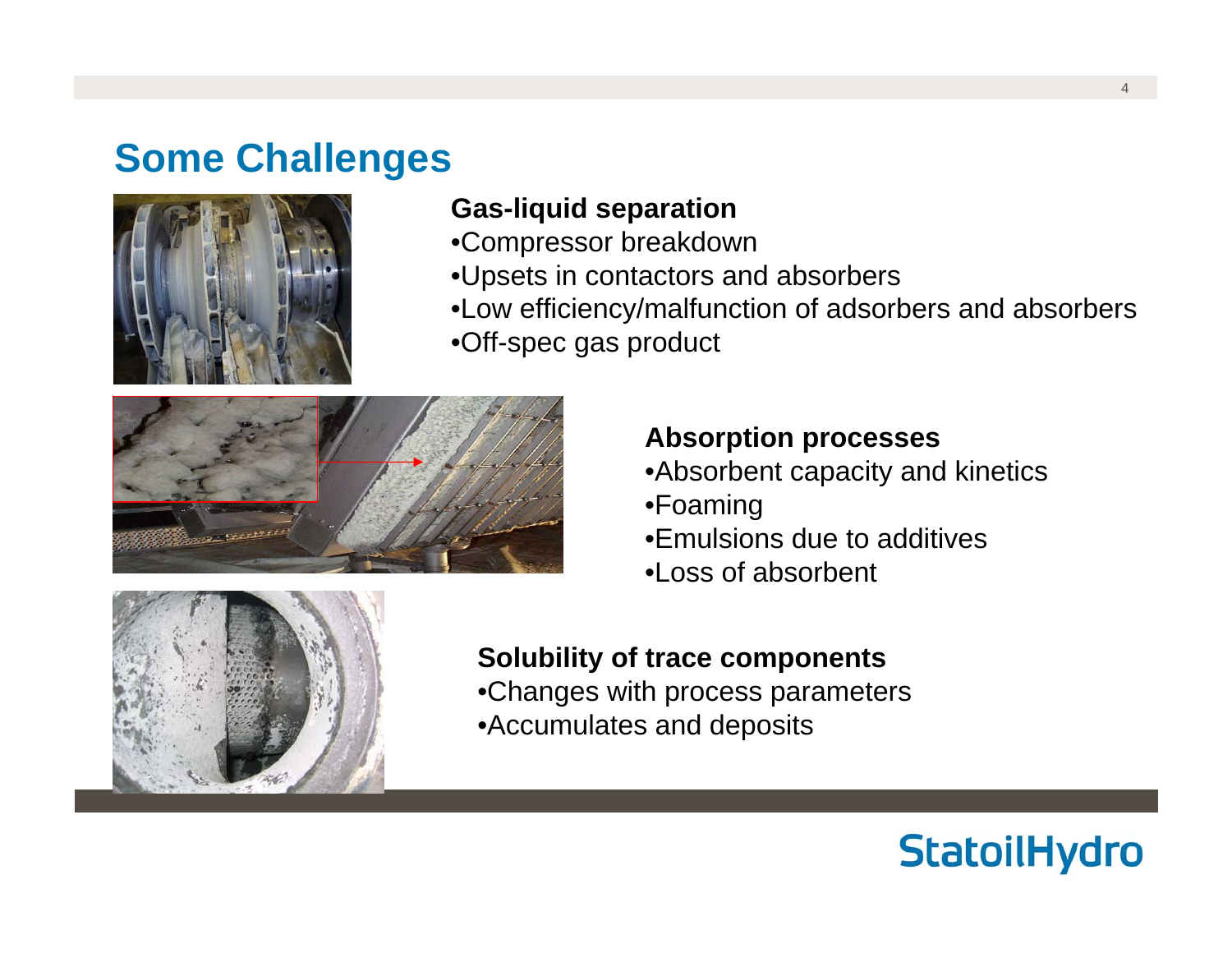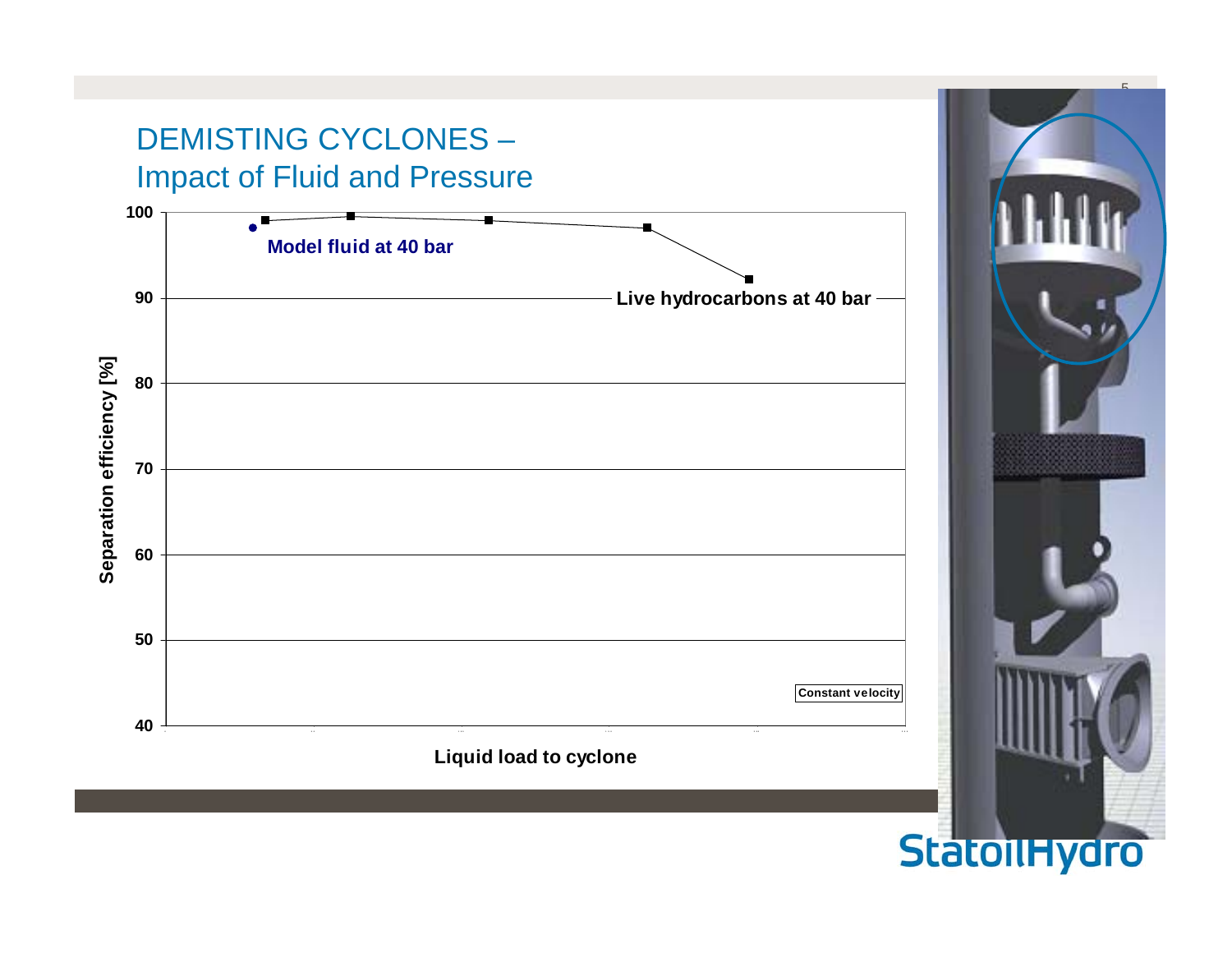## DEMISTING CYCLONES –Impact of Fluid and Pressure



**Liquid load to cyclone**

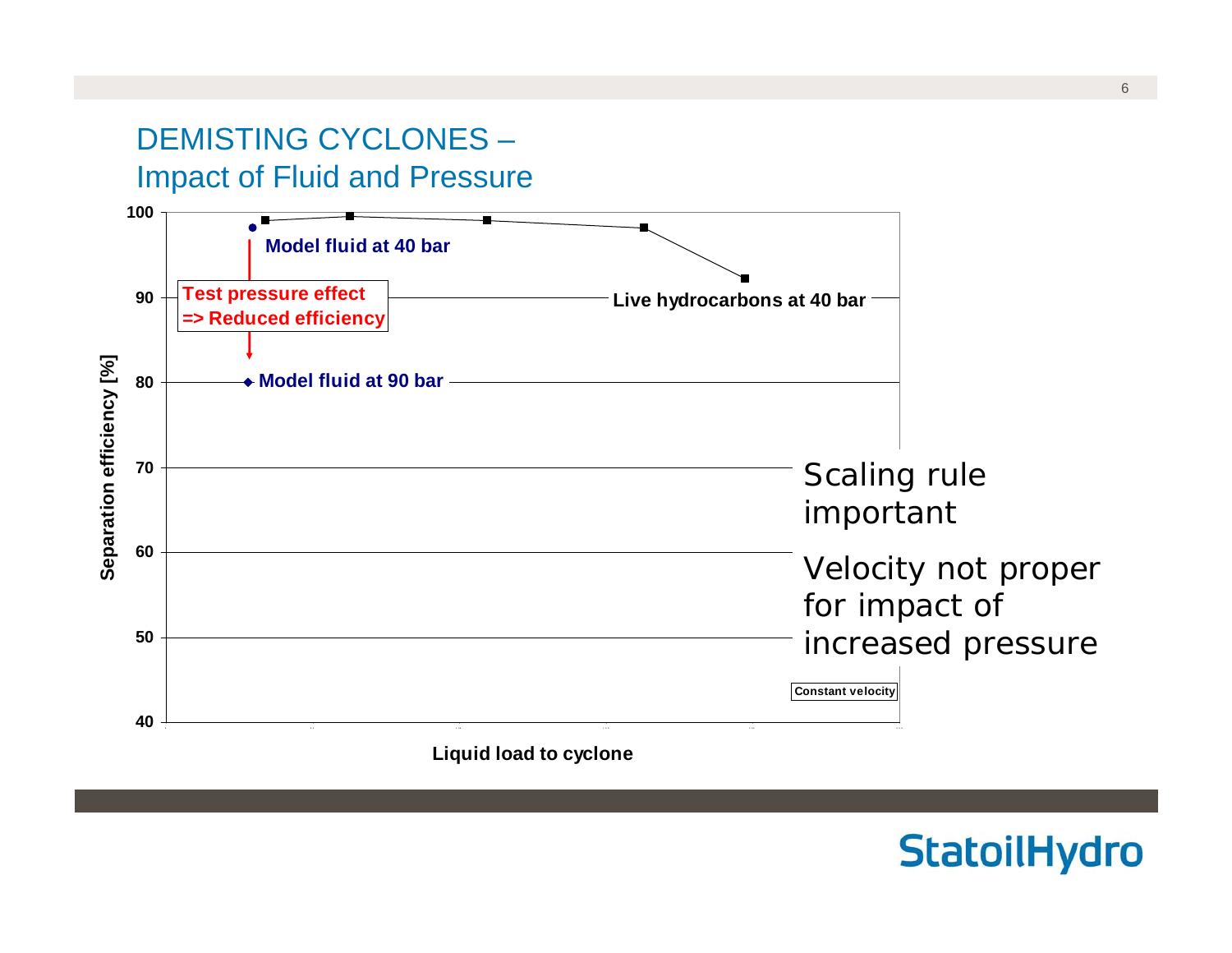### DEMISTING CYCLONES –Impact of Fluid and Pressure



**Liquid load to cyclone [l/hr]**

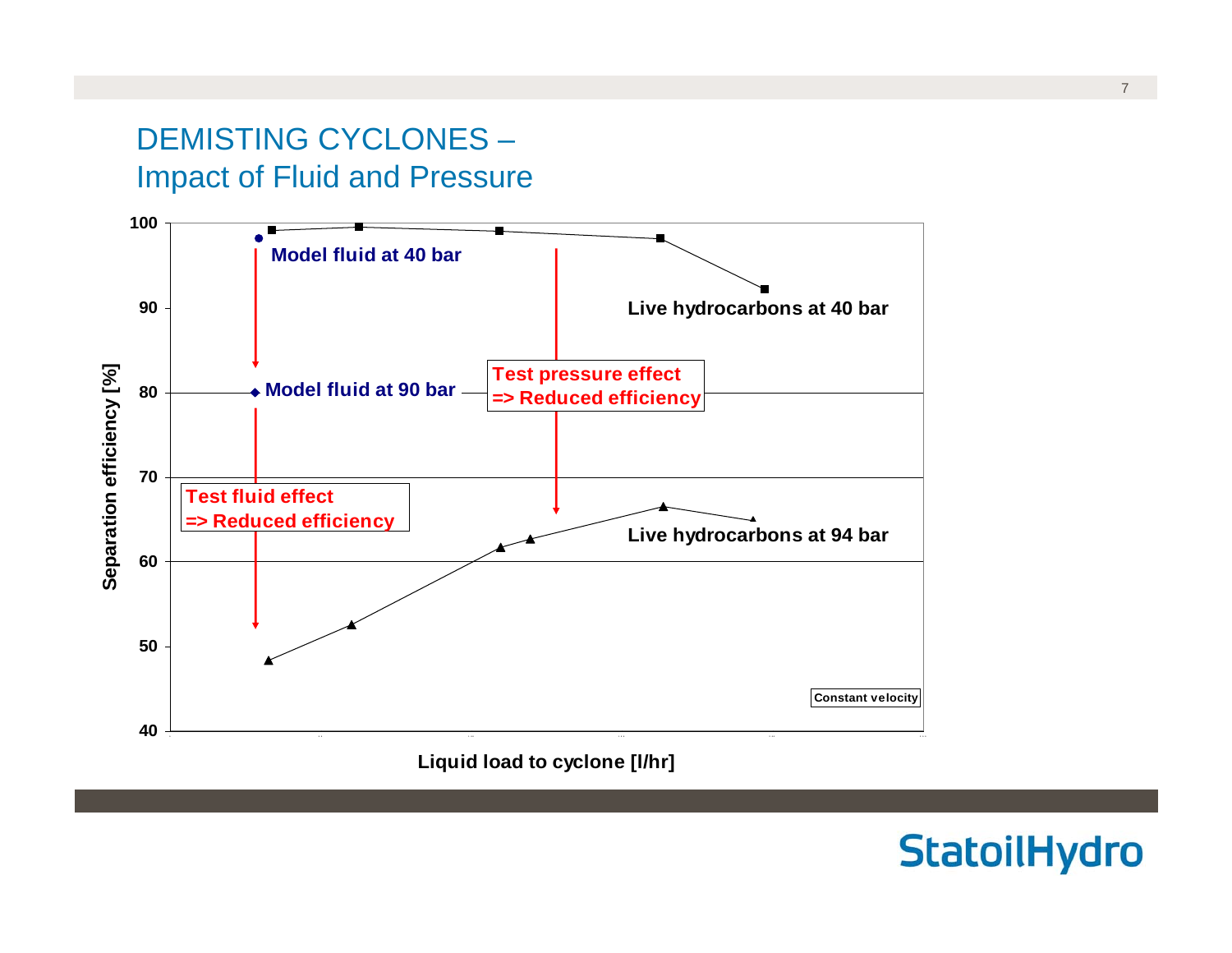## DEMISTING CYCLONES –Impact of Velocity

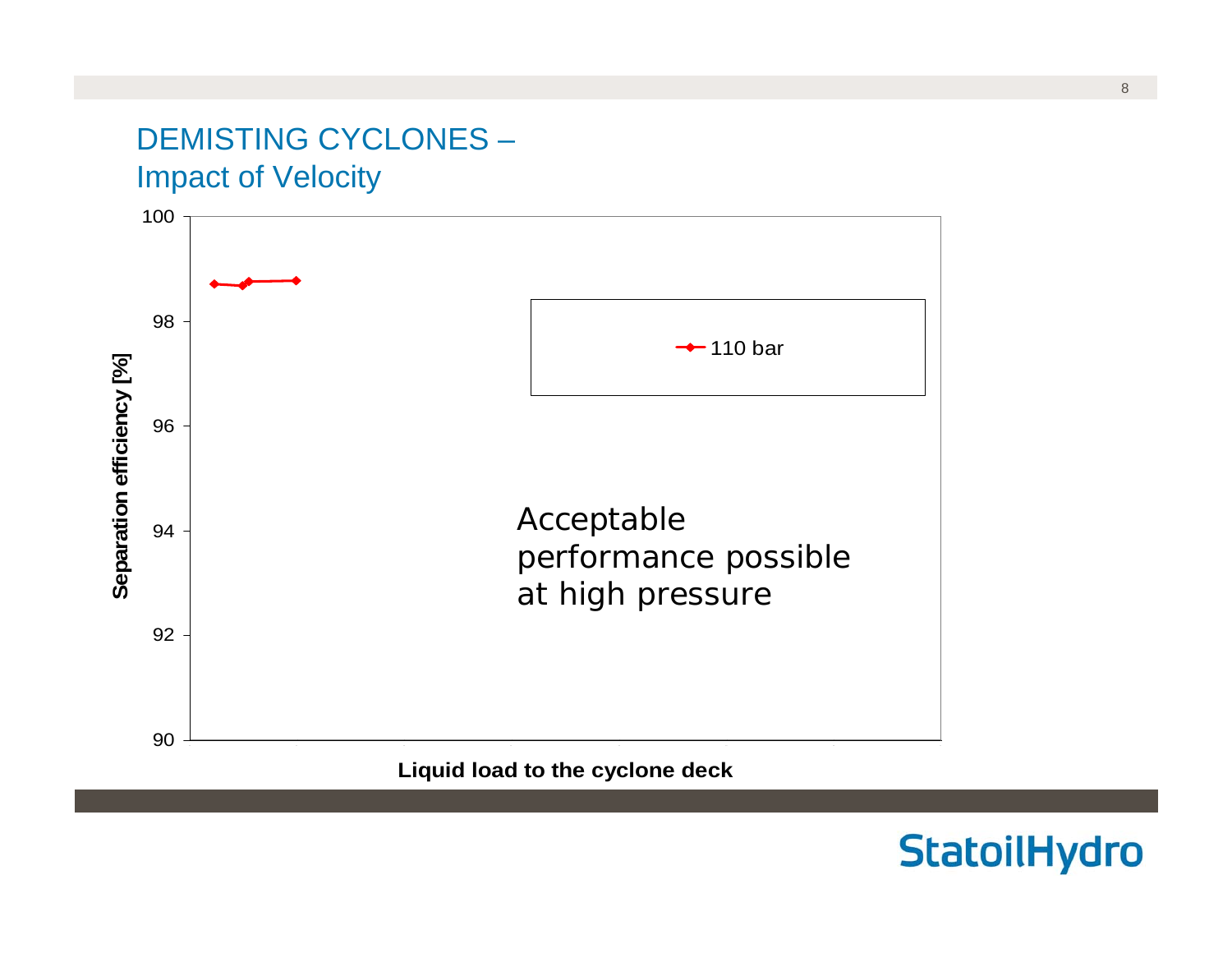### DEMISTING CYCLONES –Impact of Velocity

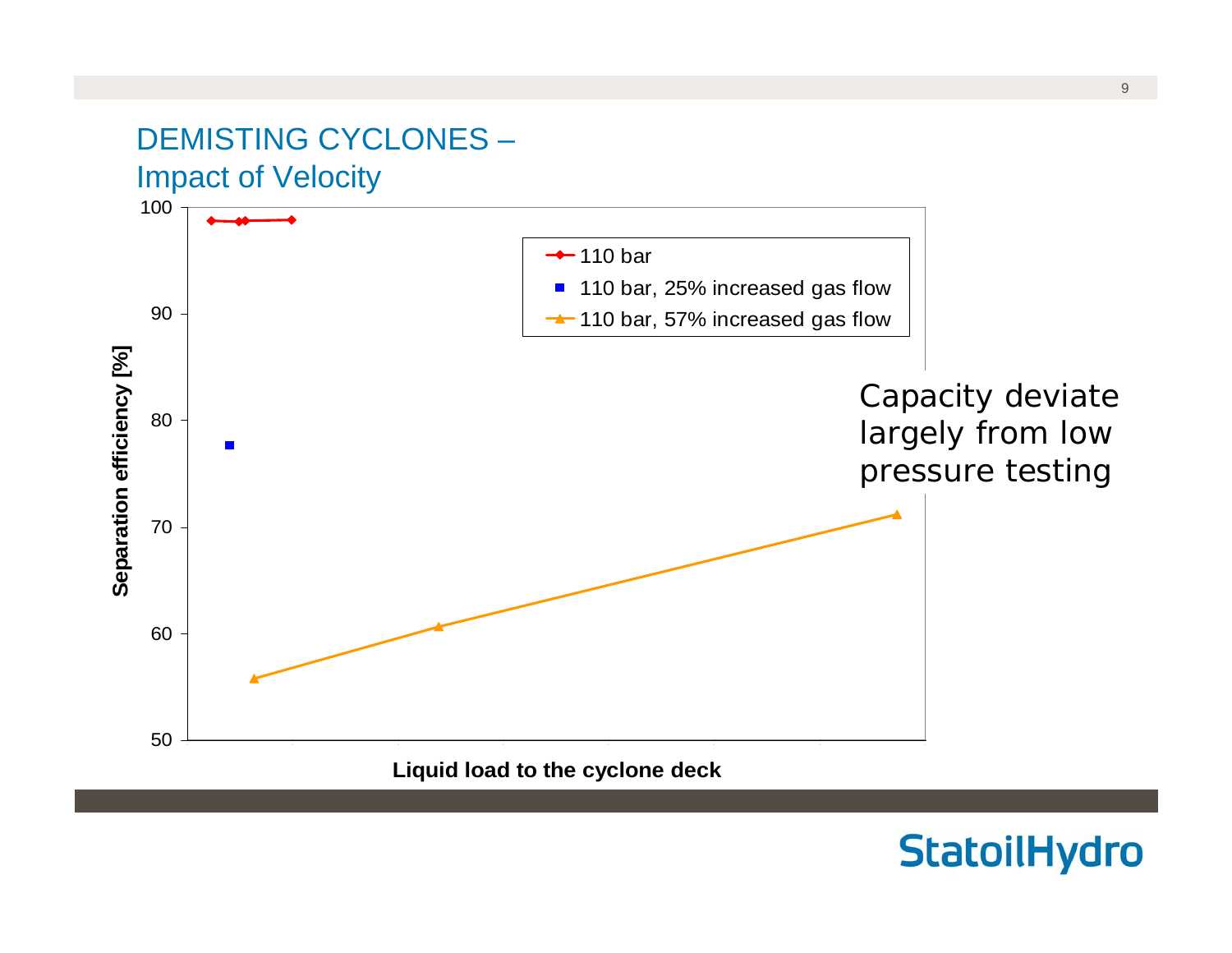Fluid Behaviour – Gas–Liquid Separation

## • **Fluid impact**

- Water not representative for hydrocarbon systems
- $-$  Large impact of fluid properties such as surface tension

#### • **High pressure separation**

 $-$  Large impact of pressure

### • **Scrubber elements**

–Large variation in characteristics

**Testing: basis for fundamental understanding and establishment of proper scaling rules**

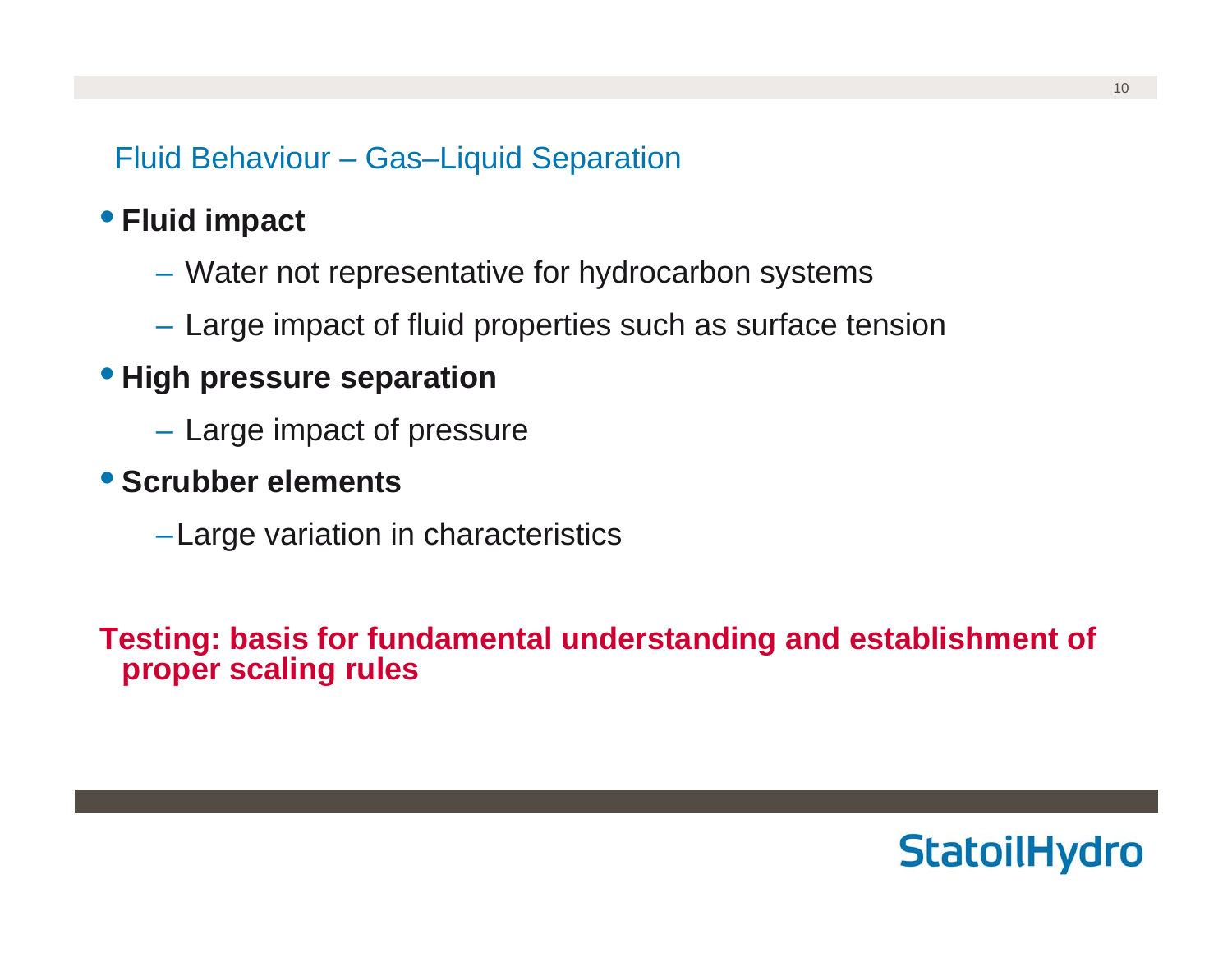

- High cricondenbar, 127 barg. Contactor determines cricondenbar
- Liquid entrainment from 2<sup>nd</sup> stage scrubber.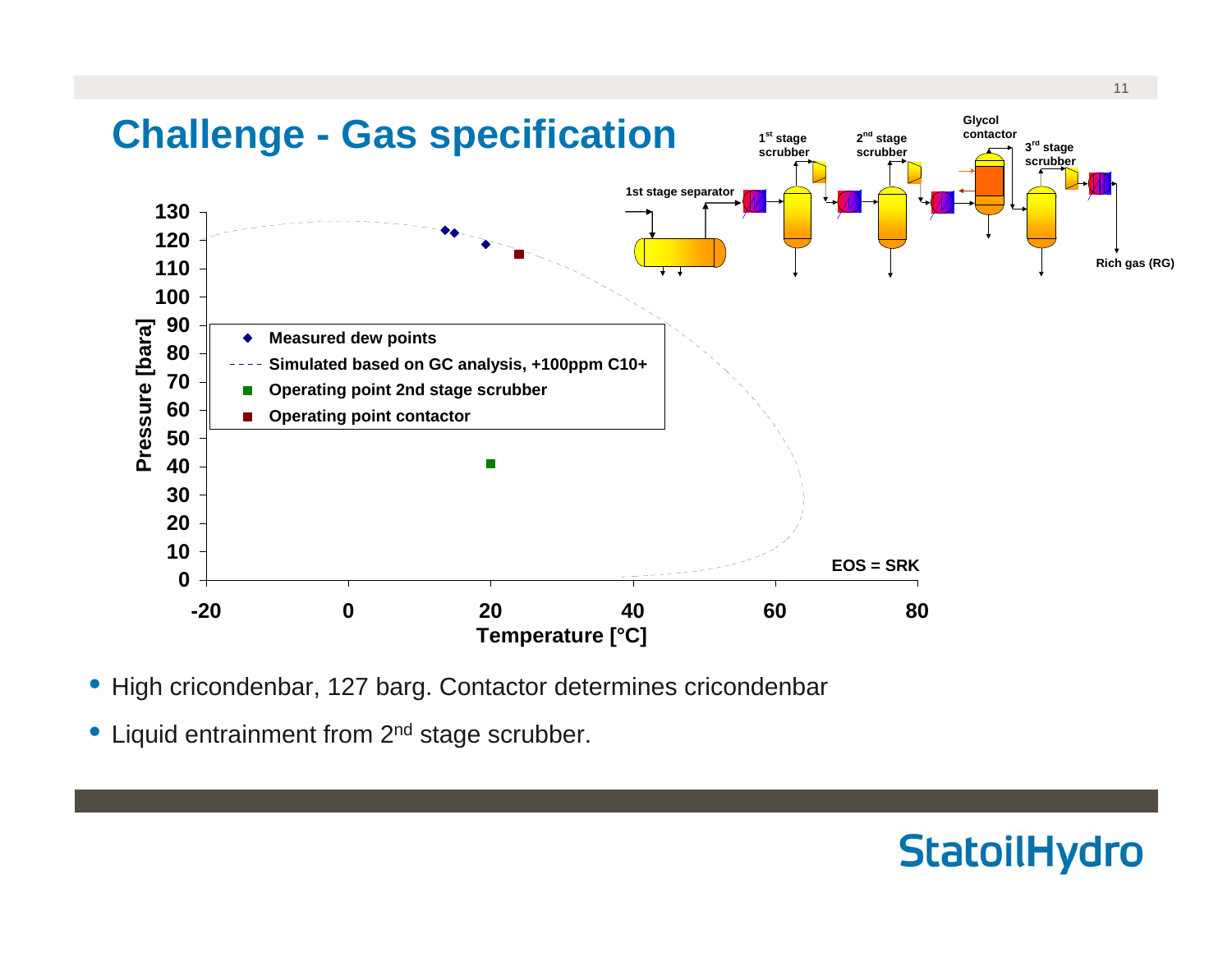# **After modification of scrubbers**



- • Simulated dew point curve at higher temperature than scrubber operating temperature indicates liquid carry over from scrubber
- • Need for dew point measurements offshore or representative gas samples taken in single phase flow for dew point measurements in laboratory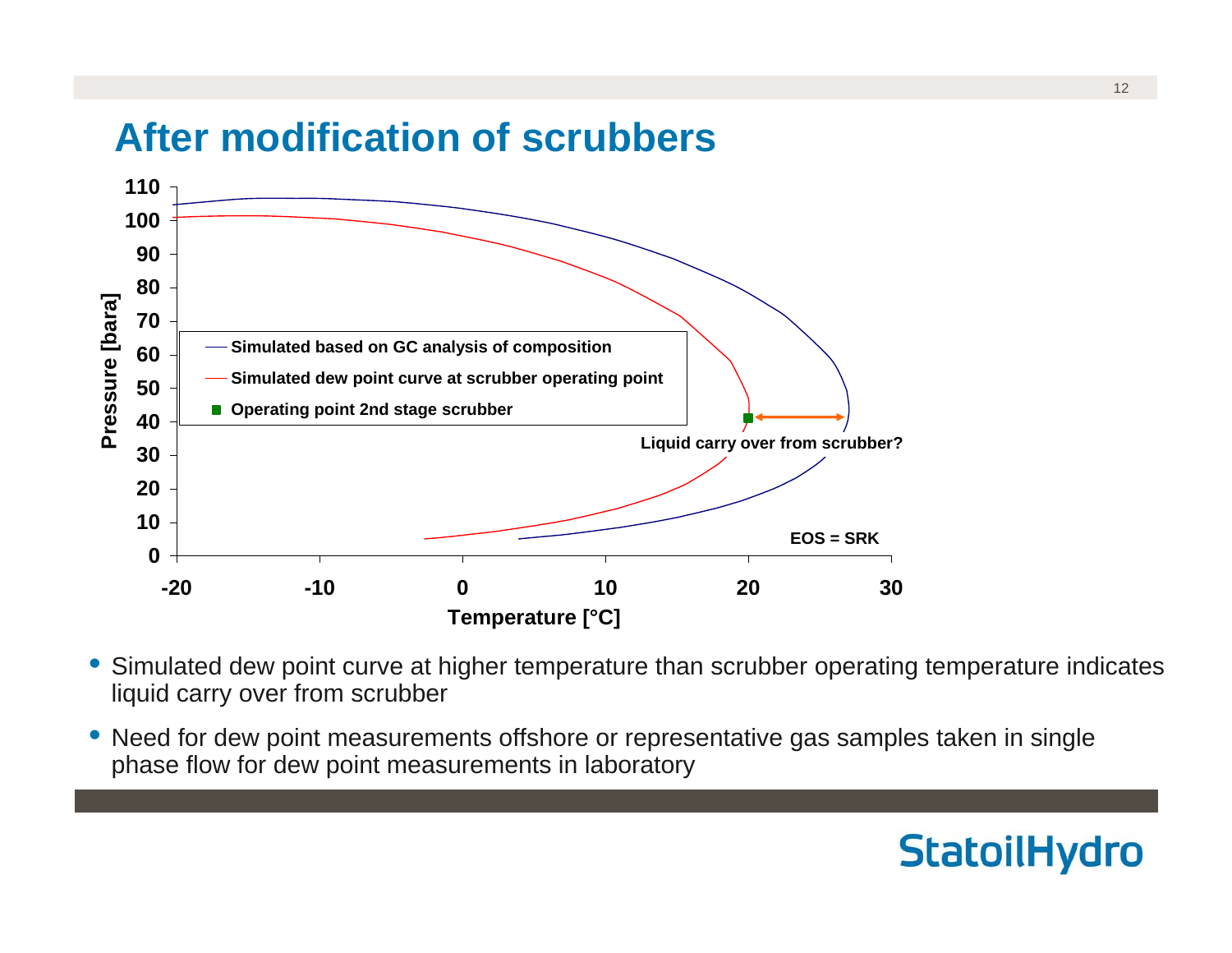

- Experimental dew point measurements needed to find correct conclusions
- True dew point curve steeper than simulated as also found for the synthetic gases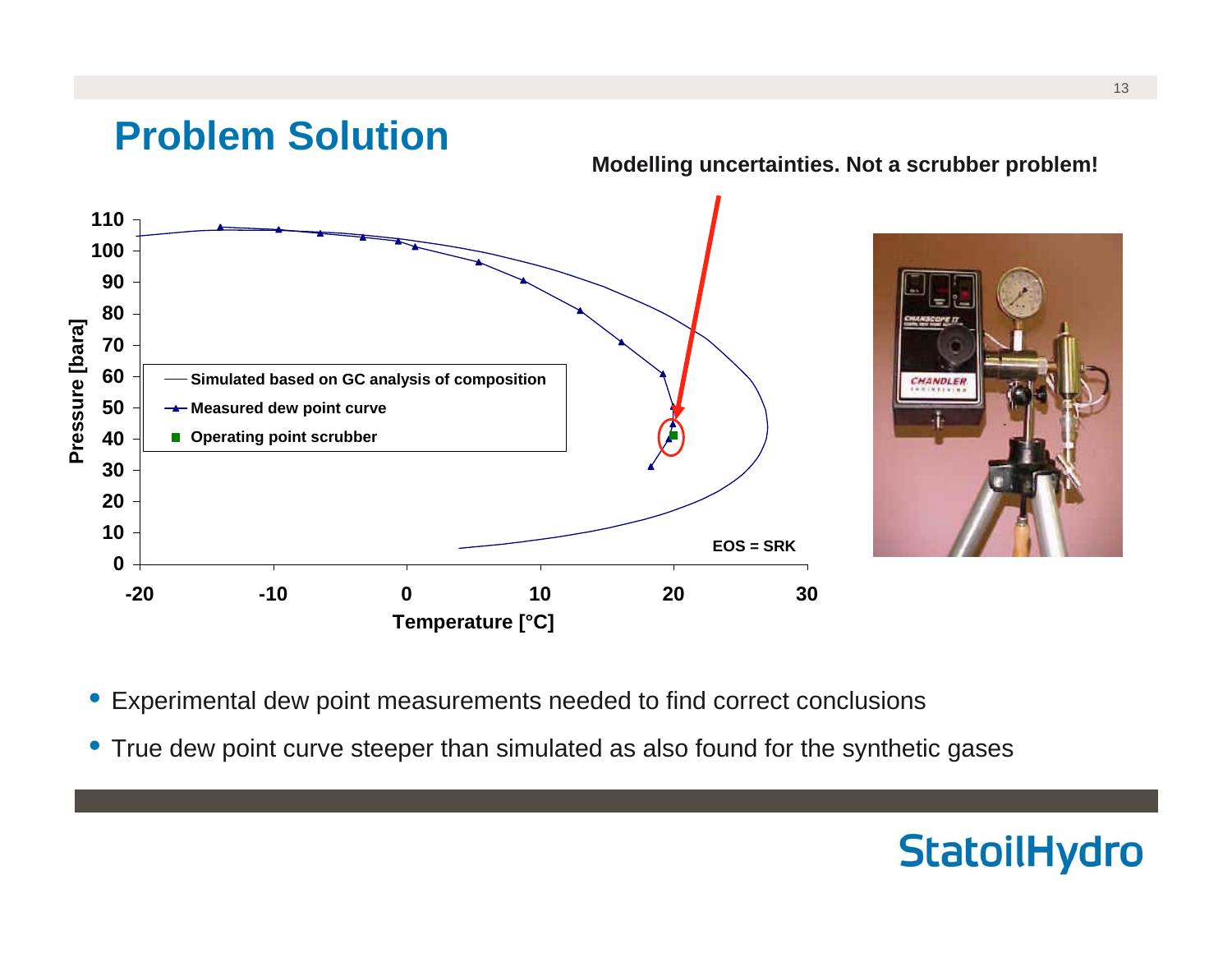## **Phase behaviour**



Phase behaviour of natural gas with traces of water (40 ppm(mole)),

NG composition (mole): 85 % C1, 10 % C2, 4 % C3, 0.5 % nC4, 0.5 % iC4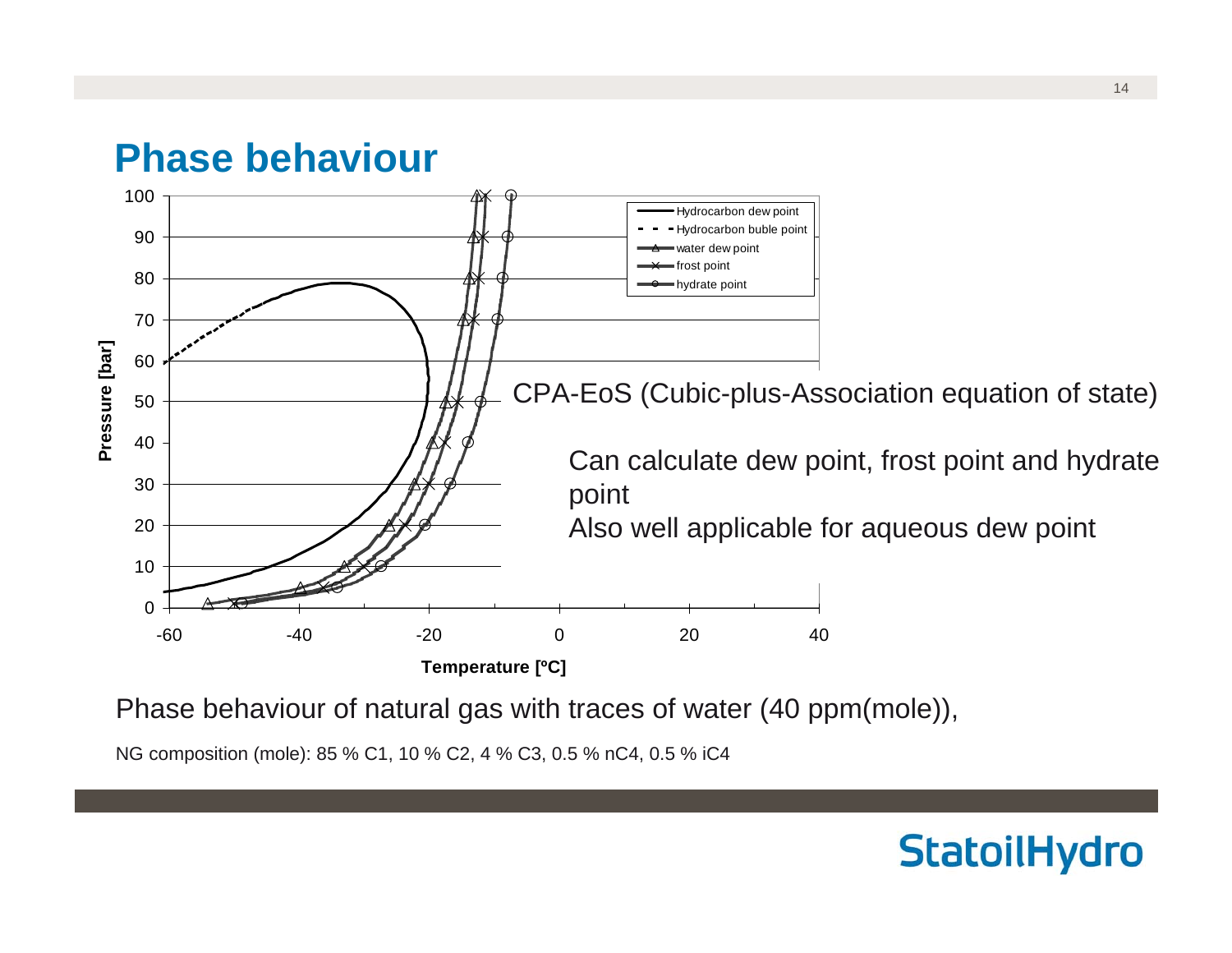

Phase behaviour of natural gas with traces of water (40 ppm(mole)) and TEG (0.5 ppm(mole)),

NG composition (mole): 85 % C1, 10 % C2, 4 % C3, 0.5 % nC4, 0.5 % iC4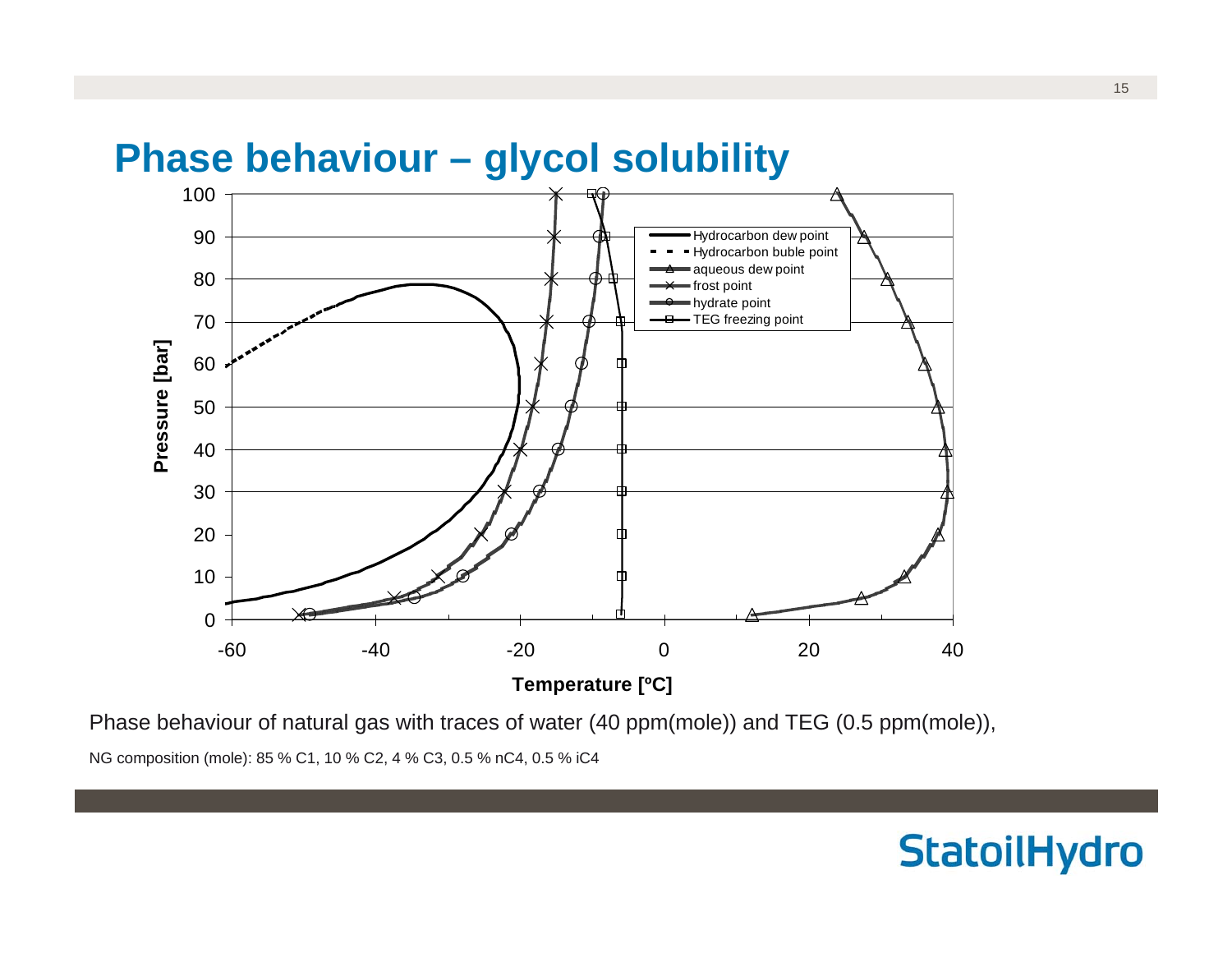# **Challenge – Contamination of absorbent**

Glycol dehydration unit in upstream process

Glycol soluble in gas

Accumulates in Amine

Amine capacity affected



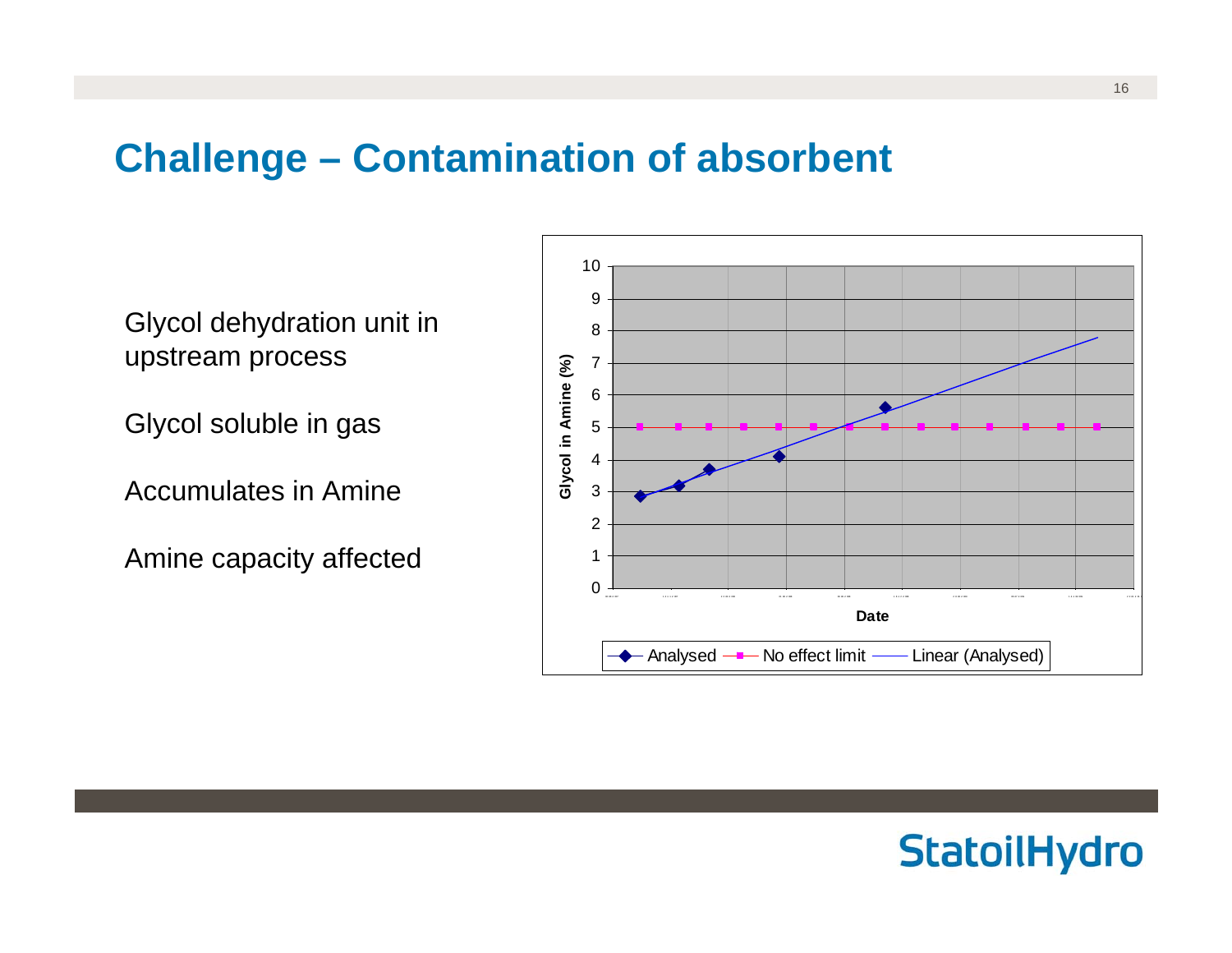

## **Scaling in Kollsnes condensate handling**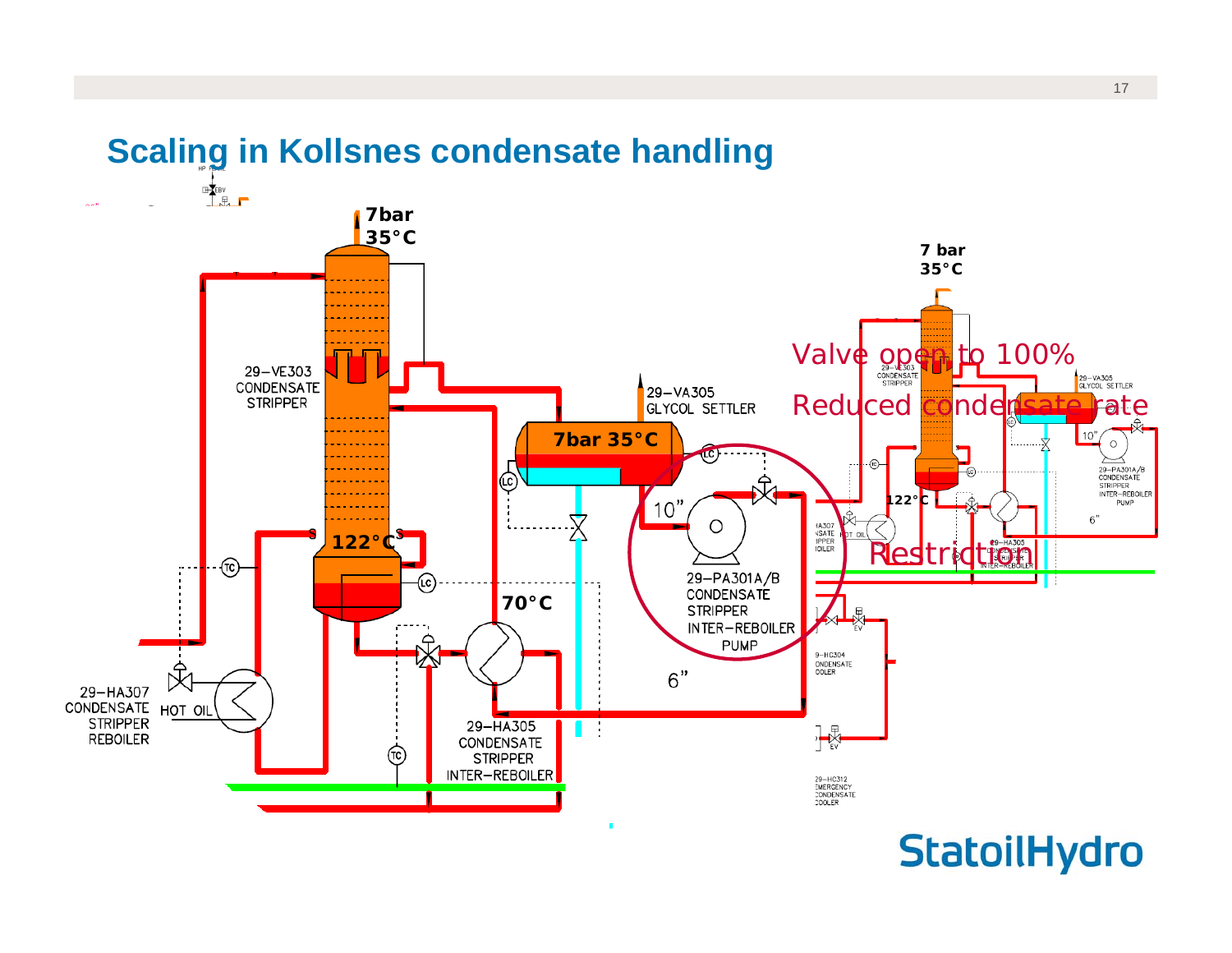## **Questions to task force**

- Why scale in a condensate system?
- Why now after several years of operation?
- $\bullet$  Why NaHCO $_3$  a salt with high solubility?
- How to remove it without shutting down the production?
	- $-$  A wash/replace will require 8-12 hours -> loss of 50-70 MSm $^{\rm 3}$  gas
- Which chemicals can we use that will not contaminate the condensate?**And please hurry! The valve is about to get plugged once more!**

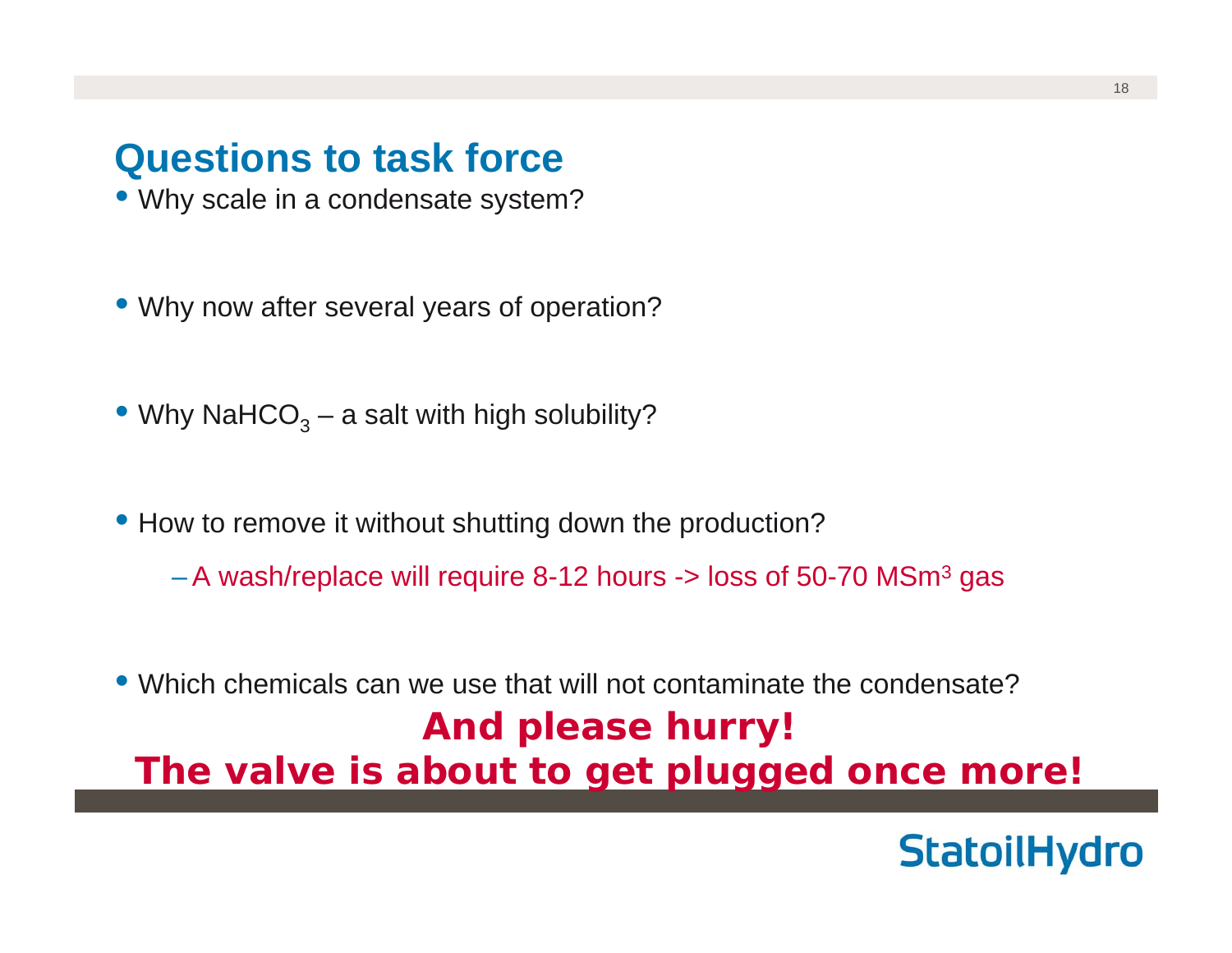## **Process analysis**

- Only one condensate MEG separator – MEG in condensate: 600 ppm
- Start of second cond-MEG separator – MEG in condensate: 30-40 ppm
- Improved separation, why problem?
	- Less MEG should give less salt and less precipitation?



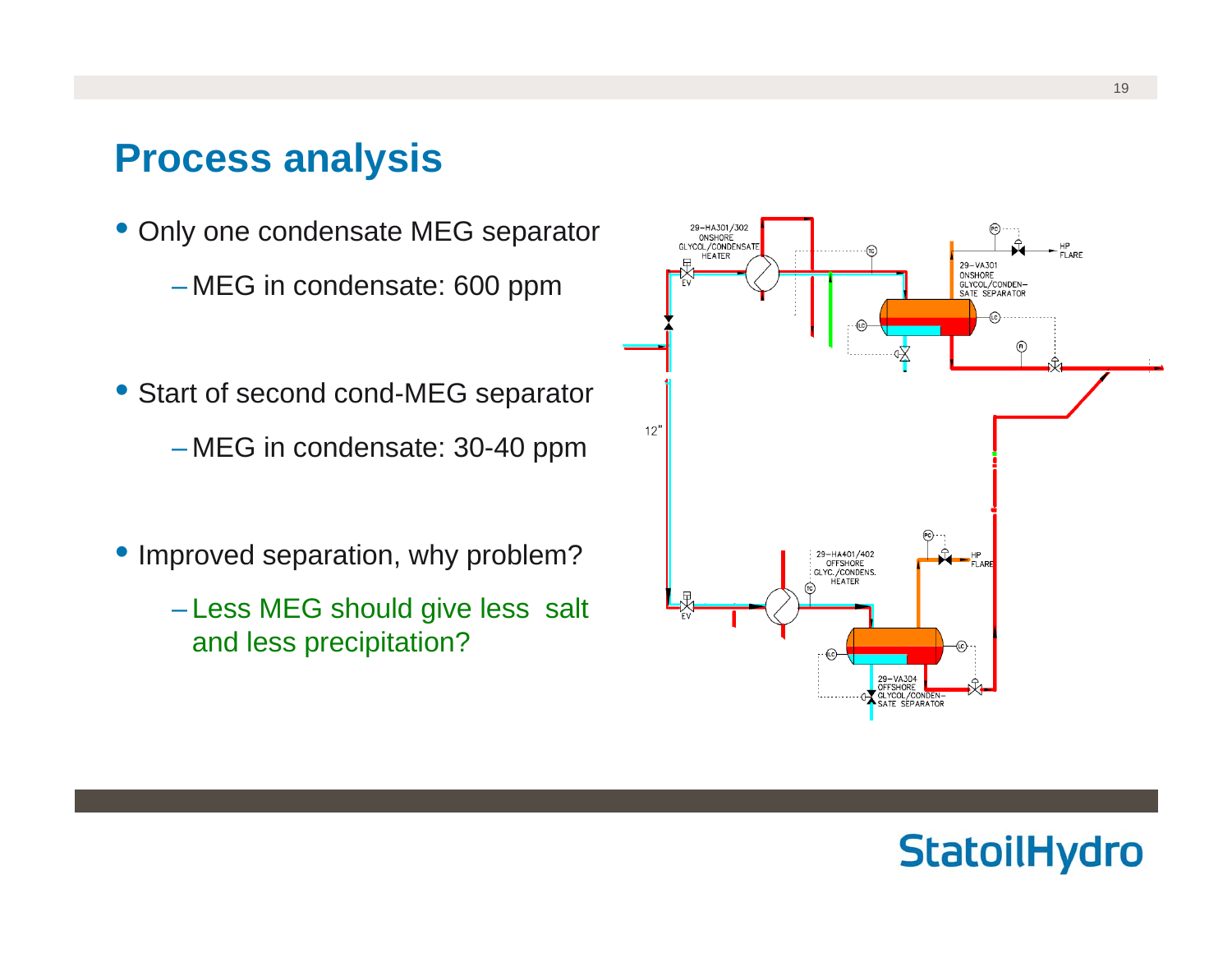# **MEG evaporation in stripper column**

- MEG is depressurised to 7 bar and heated to 35°C
	- Solubility of MEG and water in gas increases
- What happens when MEG in condensate is reduced from 600 to 30-40 ppm?

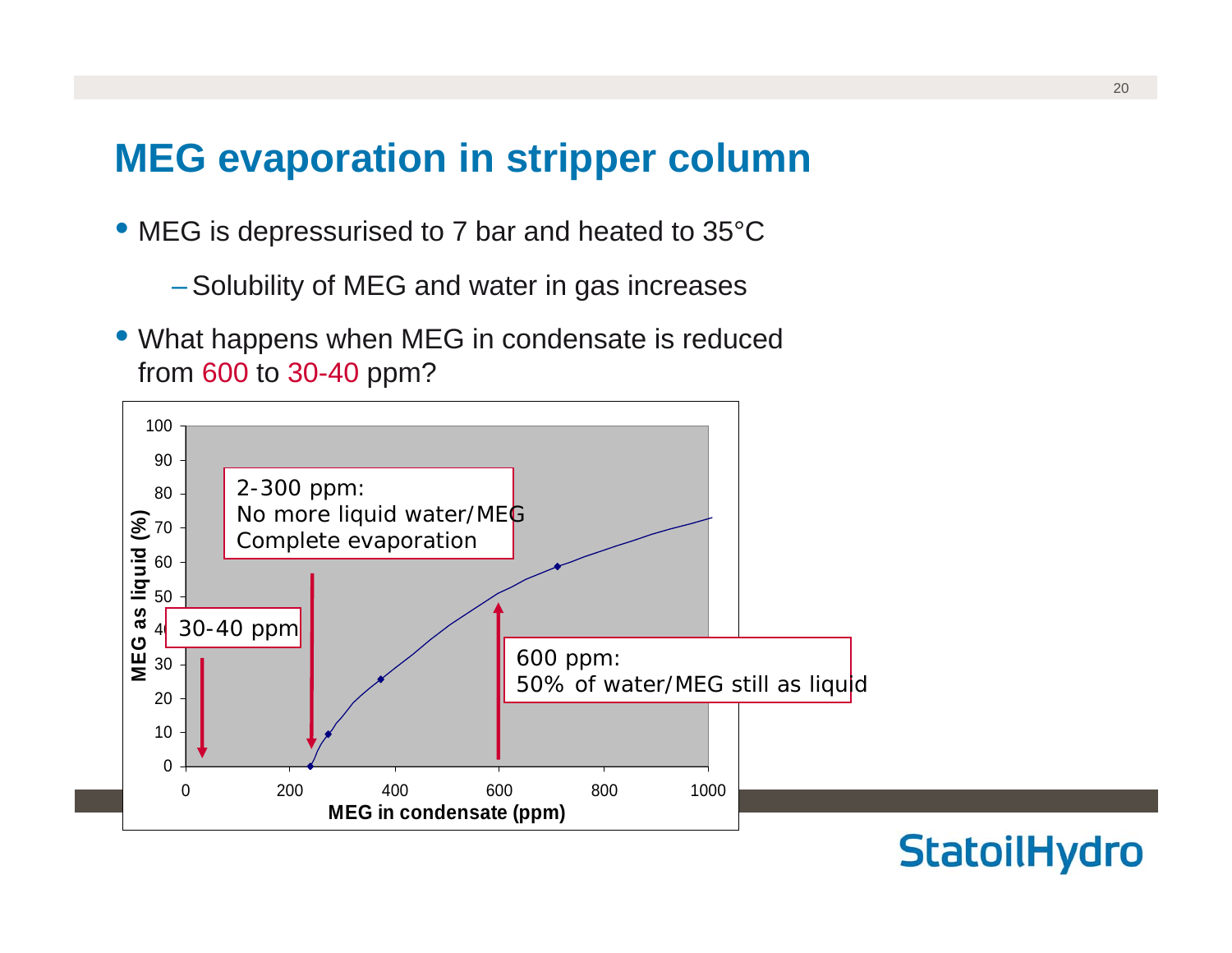## **Scale removal options**

- Open/replace valve
	- $-$  Require shutdown, loss of 50-70 MSm $^{\rm 3}$  gas
- Carbonate salt -> Use an acid (suggested by a service company)
	- Require shutdown as acid would contaminate condensate
- $\bullet$  Water NaHCO $_3$  is highly soluble
	- Possible, but will increase water content in condensate
	- May cause hydrate formation in condensate transfer line
- What about using MEG?

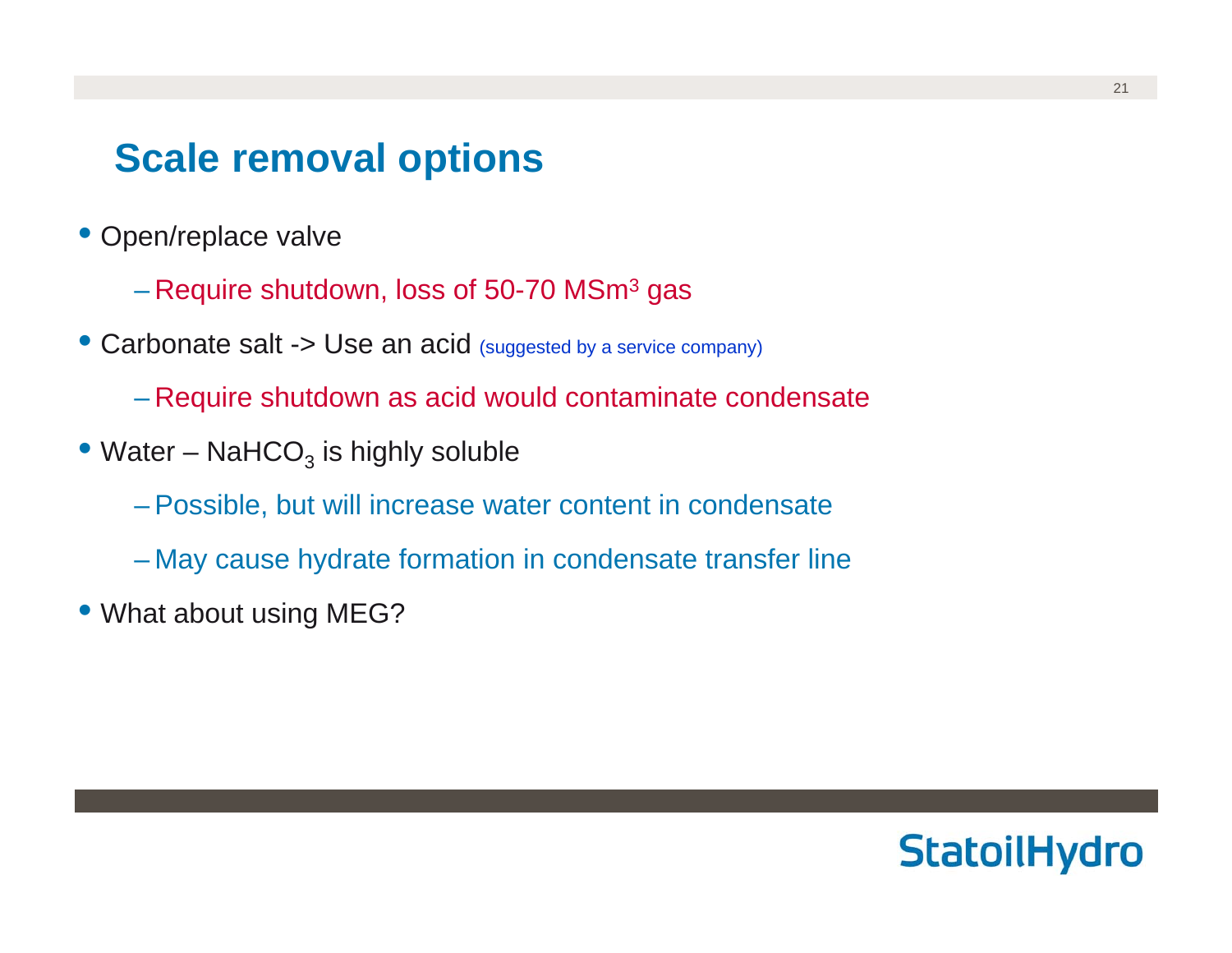# **Use of MEG to dissolve scale**

- $\bullet$  NaHCO $_3$  is soluble in MEG
- Advantages with MEG
	- Already present and will not contaminate the condensate
	- MEG is available
	- No use of other chemicals
	- Spent MEG can be treated in MEG regeneration

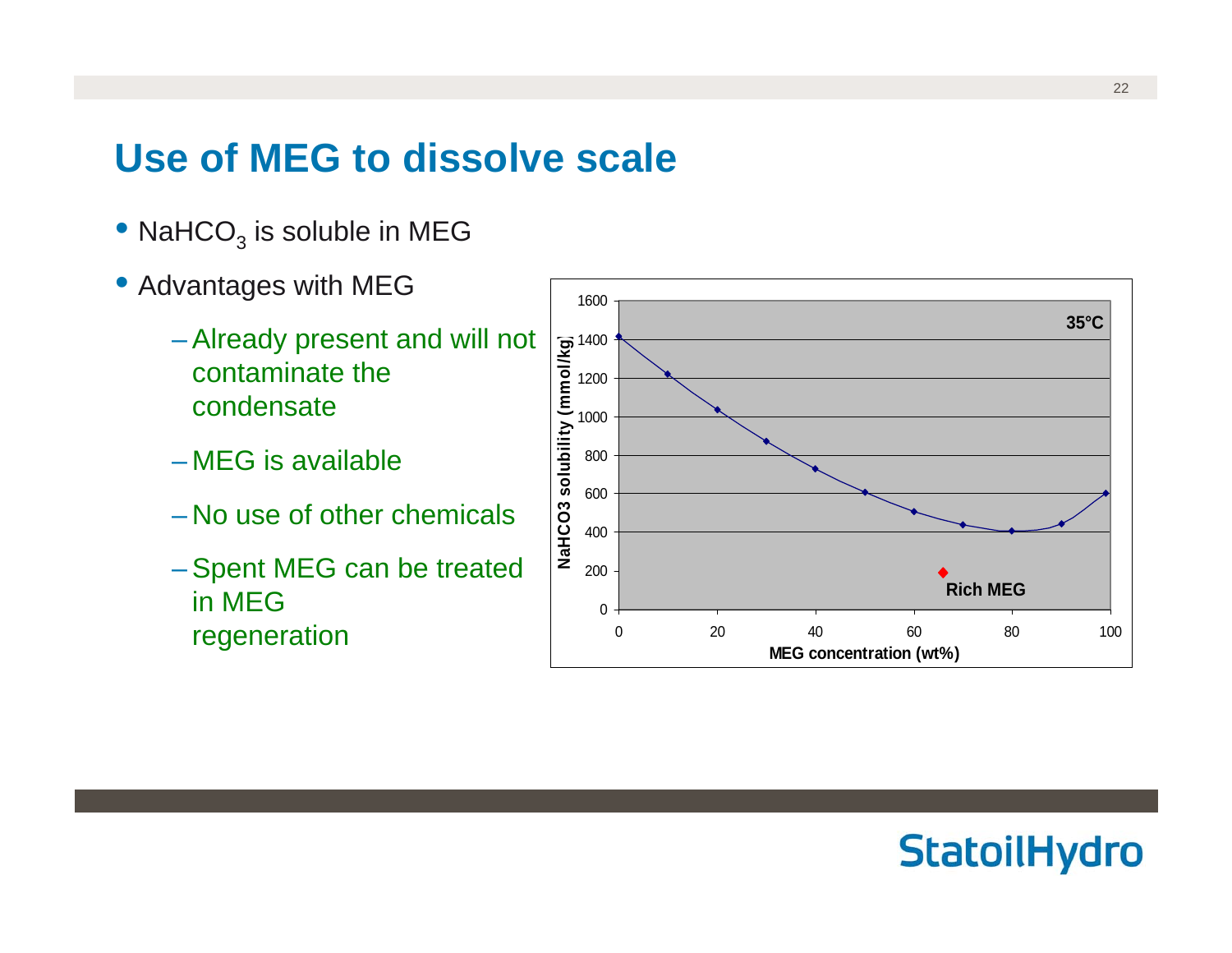## **Treatment – MEG injection**

- MEG injected into condensate upstream stripper
- • Injection rate: 40 litre/hour
	- Rate adjusted to get accumulation in glycol settler
- • Treatment duration: 24 hours
	- $-$ Total MEG consumption is about 1 m $^{\rm 3}$
- MEG collected in glycol settler and sent to MEG regeneration